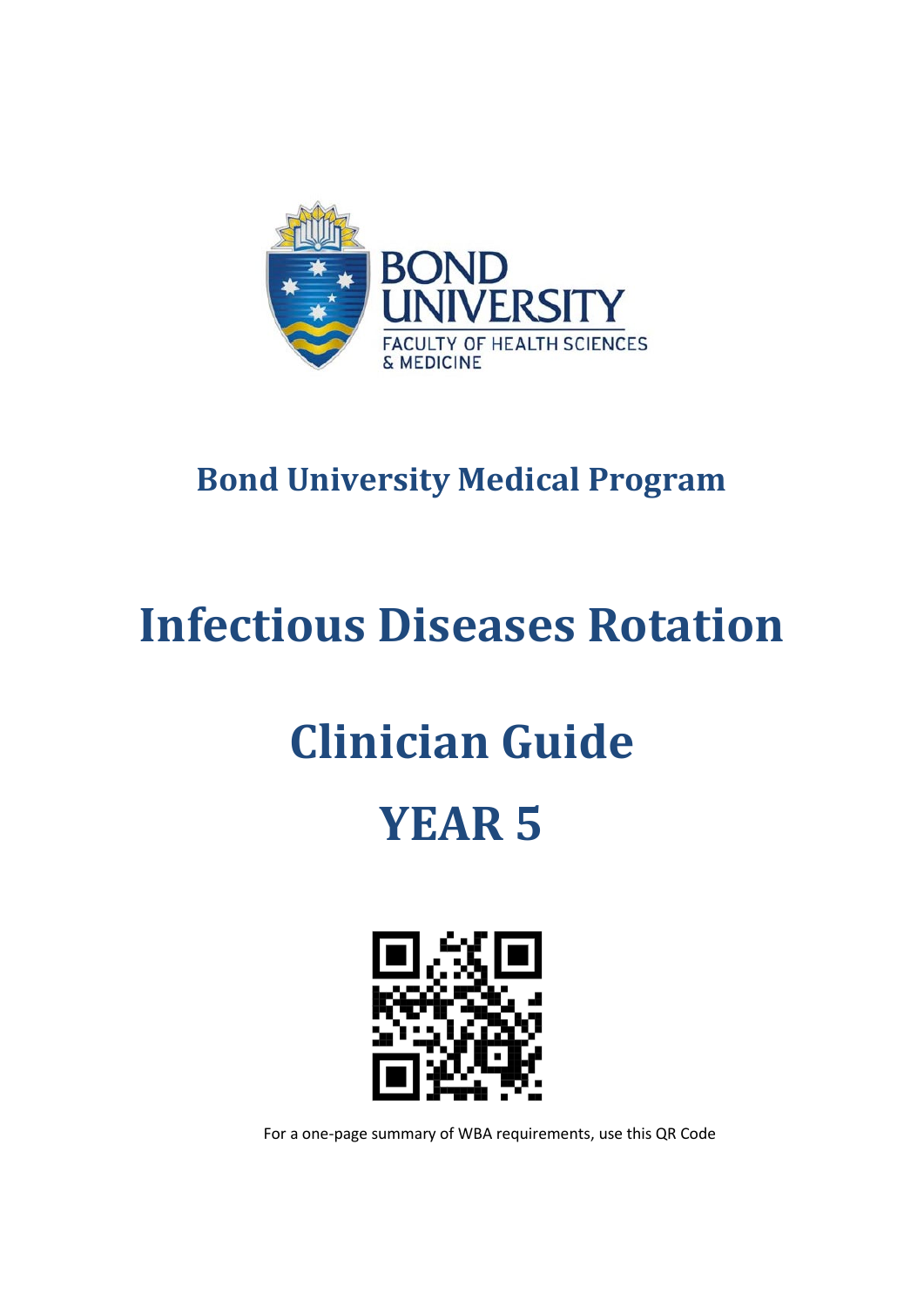# **Introduction**

Students in the final year of the Bond University Medical Program have 6 rotations to train in a broad array of medical, surgical, and other specialities.

These Rotations are made up from one of each of:

- Anaesthetics, Critical Care, and orthopaedics (2 weeks of each)
- Elective or Capstone
- Emergency Medicine,
- Flexible/End of year elective
- General Practice,
- Selective

The elective, flexible and selective rotations provide choices, to allow students a selection of particular specialities or sub-specialities, to give the student some exposure and experience within their selected area of interest.

The learning priorities for all clinical specialities are to gain insight and understanding of the most common presentations and conditions encountered. It is anticipated that all students will have opportunities to enhance their skills in history taking and clinical examination. Students should also be encouraged to translate the information from patient interactions into commonly used formats by interns, such as *ISBAR (Introduction, Situation, Background, Assessment, and Recommendation)* Additional specific procedural skills development is welcomed

## **Timetable and Contacts**

**Students are expected to be present 5 days a week during their rotation**. If students are unable to attend for any reason, they are required to advise the clinician, hospital co-ordinator (where available) and the Placements Team at Bond University.

Student involvement in the day-to-day care and management of patients provides the best opportunity for learning. Students will be able learn the most through interviewing and examining patients and being involved in clinical decision making at the bed side.

As well as clinical knowledge, students must display other professional skills such as working well within the multidisciplinary team, considering the psychological and social impact of the illness on the patient and the family, being honest, empathetic, and respectful with regard to the patient's choices and decisions.

It is also important for students to recognise their own limitations, competencies, and scope of practice associated with their stage of training.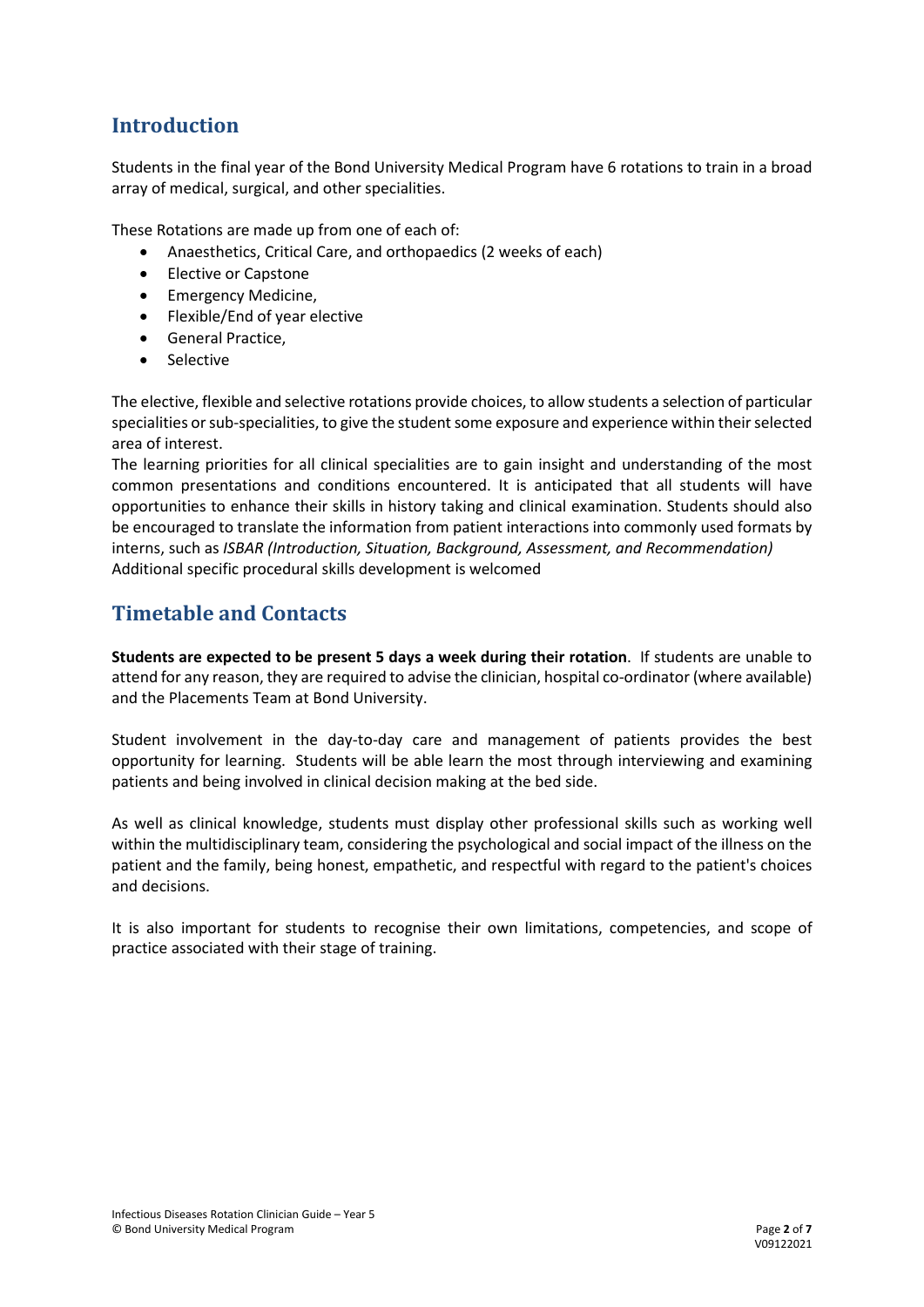# **MD Program Learning Outcomes**

#### **MEDI72-YR5 Extended Clinical Practice and Research, A, B & C and Doctor of Medicine (MD)**

- 1. Science and Scholarship: The medical graduate as scientist and scholar (SS)
- 2. Clinical Practice: The medical graduate as practitioner (CP)
- 3. Health and Society: The medical graduate as a health advocate (HS)
- 4. Professionalism and Leadership: The medical graduate as a professional and leader (PL)

The Australian Medical Council's Graduate Outcome Statements are organised into four domains. Within this subject, the framework mapped to the learning outcomes are: Science and Scholarship Domain (learning outcomes 1-3), Clinical Practice Domain (learning outcomes 4-11), Health and Society Domain (learning outcomes 12-15) and Professionalism and Leadership Domain (learning outcomes 16-21).

| Program<br>LOs 2022 | 2022          | <b>Description</b><br>On successful completion of this program the learner will be able to:                                                                                                                                                                                      | <b>AMC Domain</b>                               |
|---------------------|---------------|----------------------------------------------------------------------------------------------------------------------------------------------------------------------------------------------------------------------------------------------------------------------------------|-------------------------------------------------|
| 01                  | <b>Y5SS01</b> | Apply current medical and scientific knowledge to individual patients, populations and<br>health systems.                                                                                                                                                                        | 1.1, 1.2, 1.3,<br>1.4                           |
| 02                  | <b>Y5SS02</b> | Apply evidence-based and environmentally sustainable healthcare practices in patient care<br>and research methodology.                                                                                                                                                           | 1.5, 1.6, 2.7                                   |
| 03                  | <b>Y5SS03</b> | Apply project management and/or communication skills to complete an evidence based<br>and professionally focussed project including its dissemination.                                                                                                                           | 1.1, 1.5, 1.6,<br>3.3, 4.9                      |
| 04                  | <b>Y5CP01</b> | Demonstrate cognitive, technical and interpretive skills in undertaking an accurate,<br>detailed system-focussed history from a range of patients within a variety of clinical<br>settings.                                                                                      | 2.1, 2.2                                        |
| 05                  | <b>Y5CP02</b> | Perform an accurate and complete physical examination on any body system including a<br>mental state examination.                                                                                                                                                                | 2.3                                             |
| 06                  | <b>Y5CP03</b> | Use knowledge of common conditions, the patient history and physical examination<br>findings, and clinical data, to undertake clinical reasoning and formulate probable and<br>differential diagnoses.                                                                           | 2.2, 2.3, 2.4,<br>2.7, 2.8, 2.10                |
| 07                  | <b>Y5CP04</b> | Recognise and assess deteriorating and critically unwell patients who require immediate<br>care and perform common emergency and life support procedures.                                                                                                                        | 2.12                                            |
| 08                  | <b>Y5CP05</b> | Safely perform a range of common procedures.                                                                                                                                                                                                                                     | 2.6, 2.11, 2.14                                 |
| 09                  | <b>Y5CP06</b> | Safely prescribe by applying the principles of "quality use of medicines" in an<br>environmentally sustainable way.                                                                                                                                                              | , 2.7                                           |
| 10                  | <b>Y5CP07</b> | Select and justify common investigations, with regard to the pathological basis of disease,<br>utility, safety, cost-effectiveness, and sustainability, and interpret their results.                                                                                             | 2.5, 3.7                                        |
| 11                  | <b>Y5CP08</b> | Formulate an initial management plan in consultation with patients, family and carers<br>across a variety of clinical settings with consideration of psychosocial, environmental and<br>cultural aspects that may influence management.                                          | 2.1, 2.7, 2.9,<br>2.13, 2.14,<br>2.15, 3.2, 3.4 |
| 12                  | <b>Y5HS01</b> | Apply evidence from behavioural science and population health research, integrate<br>prevention, early detection, health maintenance and chronic disease management into<br>clinical practice.                                                                                   | 1.6, 2.10, 3.5                                  |
| 13                  | <b>Y5HS02</b> | Recognise and critically reflect on the diversity of populations regarding health issues<br>applicable to the relevant unique historical, social and cultural contexts in the clinical and<br>community settings including First Nations peoples.                                | 3.1, 3.2, 3.4,<br>3.5, 3.8, 3.9                 |
| 14                  | <b>Y5HS03</b> | Recognise and understand the complex interactions between the healthcare systems and<br>environment, as well as the doctor and patient, whilst reflecting on power and privilege, to<br>understand the role of these to ensure a culturally responsive and safe working context. | 2.1, 2.8, 3.4,<br>3.6, 3.7, 4.5                 |
| 15                  | <b>Y5HS04</b> | Communicate successfully in all roles including health advocacy, education, assessment,<br>appraisal and with the First Nations peoples.                                                                                                                                         | 2.1, 3.3, 3.4,<br>3.8, 4.9                      |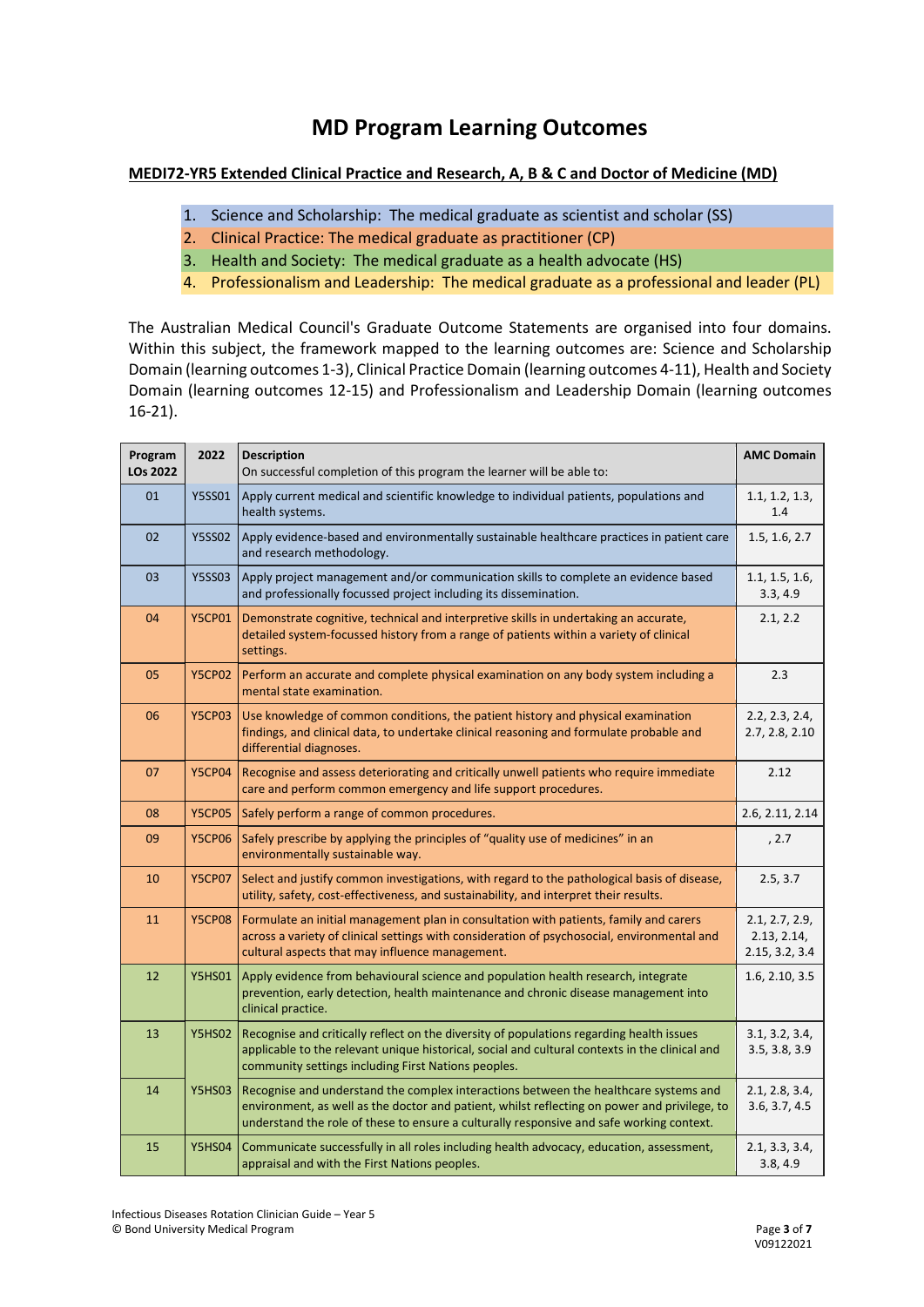| 16 | Y5PL01 | Contribute to teams providing care to patients according to "Good Medical Practice: A<br>Code of Conduct for Doctors in Australia" and "Good Medical Practice: A Guide for Doctors<br>in New Zealand"                                                                                                                            | 4.1, 4.2, 4.3,<br>4.4, 4.5, 4.6,<br>4.7, 4.8, 4.9,<br>4.10 |
|----|--------|----------------------------------------------------------------------------------------------------------------------------------------------------------------------------------------------------------------------------------------------------------------------------------------------------------------------------------|------------------------------------------------------------|
| 17 | Y5PL02 | Explain and apply the principles and concepts of medical ethics including physician virtue<br>and the 'four principles' of autonomy, beneficence, non-maleficence and justice in the<br>context of team-based patient care.                                                                                                      | 3.6, 4.1, 4.2,<br>4.3, 4.4, 4.6,<br>4.10                   |
| 18 | Y5PL03 | Apply the legal responsibilities of a medical practitioner across a range of professional and<br>personal contexts in the practice of team-based patient-care.                                                                                                                                                                   | 2.15, 4.1, 4.2,<br>4.3, 4.10                               |
| 19 | Y5PL04 | Evaluate the performance of self and others as self-regulated and effective members of a<br>diverse healthcare team in the management of a case load, respecting the roles of all<br>healthcare professionals within the clinical setting and community settings, demonstrating<br>professional foundation and essential skills. | 3.1, 4.1, 4.2,<br>4.6, 4.7, 4.8,<br>4.9                    |
| 20 | Y5PL05 | Demonstrate, and role model for junior medical students, skills to support the planned and<br>active development of a career.                                                                                                                                                                                                    | 4.1, 4.2, 4.3,<br>4.8, 4.9                                 |
| 21 | Y5PL06 | Demonstrate, and role model for junior medical students, the active management of<br>selfcare in a clinical environment as part of a clinical team managing patients.                                                                                                                                                            | 4.1, 4.2, 4.5,<br>4.6, 4.7, 4.9                            |

## **Infectious Diseases Rotation**

The basis of the Infectious Disease (ID) Rotation is for students to see patients whose clinical problems relate to the broad array of infectious problems and to experience first-hand the daily routine and practice of medicine by an Infectious Disease (ID) Physician and the hospital team. Students are expected to learn about the assessment and management of patients with a variety of infections in the clinical setting.

The knowledge explosion and rapid advances in medicine generally, and infectious disease medicine in particular, mean that it is impossible to cover everything in one single rotation. However, knowledge of common infections and presentations will provide a firm foundation for students continuing professional development.

## **Goals**

The goals for the Infectious Diseases rotation are:

- To provide students with learning experiences associated with the clinical care of ID patients
- For students to hone their history taking and examination skills and use clinical reasoning to form diagnoses and differential diagnoses
- For students to learn about and to become comfortable discussing clinical management of ID patients
- For students to develop clinical knowledge and understanding of the common conditions in Infectious Diseases
- To provide students with a real-life clinical working environment and opportunity to work with a clinical team.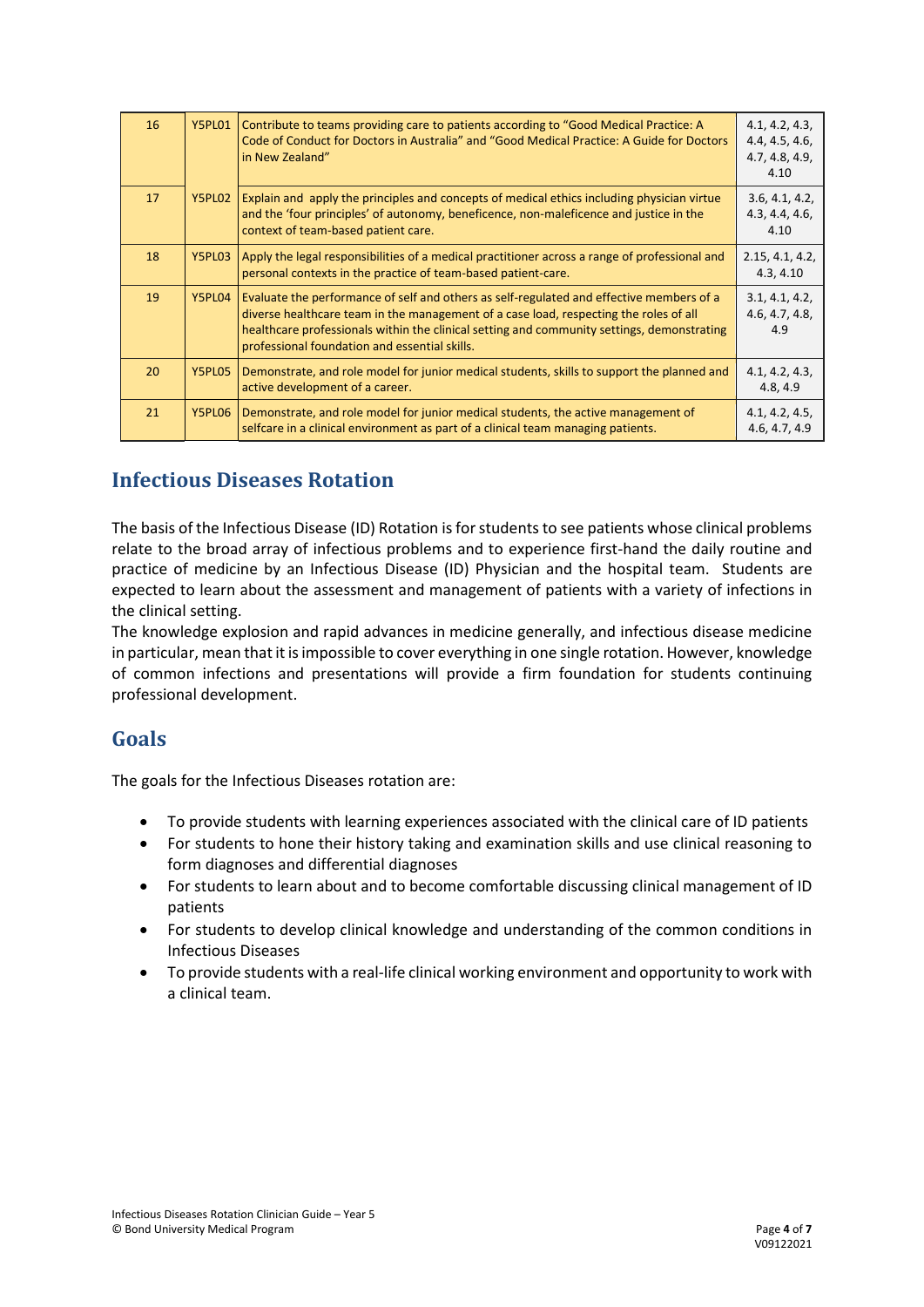# **Learning Outcomes**

Students must be able to:

- Demonstrate the ability to take a complex medical history as well as a focused system history in common ID disorders.
- Implement processes to reduce transmission of infection, including correct hand-washing, aseptic techniques, and use of protective clothing
- Correctly perform a physical examination with focus on ID and related systems examination including relevant procedures
- Demonstrate correct appraisal and assessment of medical symptoms and signs
- Apply clinical reasoning skills to formulate a clear differential diagnosis and management plan
- Recognise serious Infectious conditions requiring urgent management/intervention
- Demonstrate understanding and application of pharmacological, medical and surgical management of ID patients
- Justify and interpret common ID investigations including serology and microbiology
- Integrate the clinical condition, investigation results, and antimicrobial guidelines to guide treatment decisions

## **Clinical Supervision and Assessment**

Formal educational sessions should be conducted every week throughout the clinical rotation to reinforce and enhance student learning. These sessions may vary throughout the placement.

Students have multiple workplace-based assessments (WBA) to successfully complete as a requirement for progression in the Medical Program. Assessments are completed in Osler ePortfolio, a cloud-based mobile assessment technology.

**1. In-Training Assessment (ITA)** is a workplace-based assessment tool utilised in clinical rotations. In the ITA, the clinical supervisor provides comments about student overall performance on that rotation. The ITA is a summary evaluation of whether students have met the requirements of that rotation for:

- Clinical knowledge
- Clinical History taking and physical examination skills
- Communication and
- Personal and professional behaviour

**ITA:** The ITA can only be completed by the supervising Consultant or their delegate after seeking opinion from the team about the student performance. **The ITA is due in Week 7.**

**2. Mini-CEX:** During the clinical placement, students will be supervised by a number of clinicians such as those in specialist training pathways in the medical team. Students are encouraged to participate in active learning by interacting with patients, conducting a relevant clinical activity. Students are required to evidence this as Mini-CEXs which can be assessed by these team members. Students are required to complete and evidence FOUR (**4) Mini-CEX** during this placement: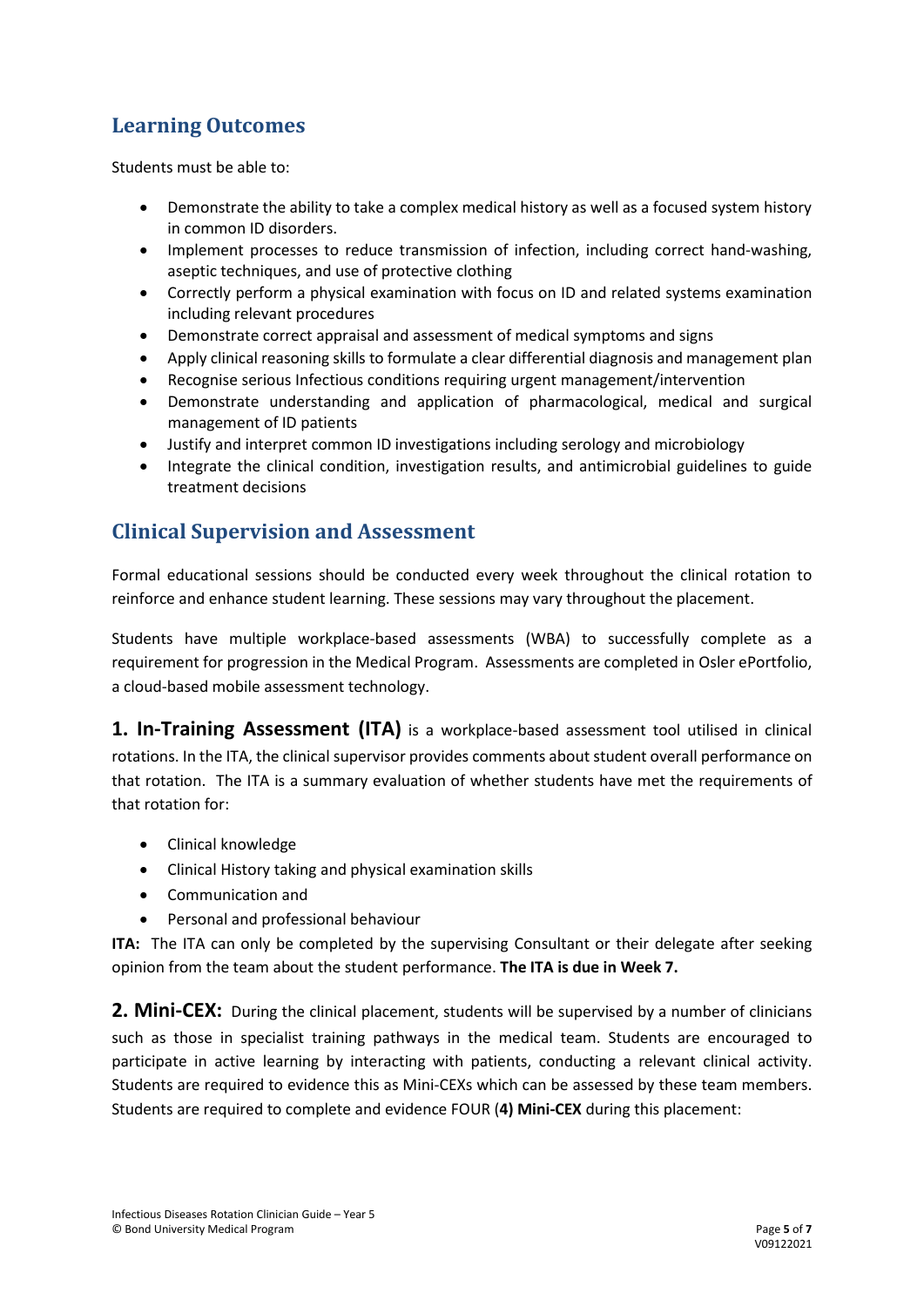The Mini-CEX can be evaluated by a wide range of other health practitioners such as doctors, nurses, allied health, and hospital technicians

The Mini-CEX has been re-designed in conjunction with Griffith University to reduce the workload of completion for supervisors – whilst enhancing personalised feedback on performance to students.

Feedback should align to that given to students at the time of the interaction.

The Global result is a trust rating scale to align our evaluation of students with future clinician decisions around Entrustable Professional Activities.

| Assessment Criteria |                                                                                                                                                                         |  |
|---------------------|-------------------------------------------------------------------------------------------------------------------------------------------------------------------------|--|
| Location*           |                                                                                                                                                                         |  |
| Select Location     |                                                                                                                                                                         |  |
|                     | Feedback to assist student's learning:                                                                                                                                  |  |
|                     | Please describe the Student's Performance: what was effective and ineffective, your overall impression and any specific feedback.                                       |  |
|                     | Areas of strength:*                                                                                                                                                     |  |
|                     |                                                                                                                                                                         |  |
|                     |                                                                                                                                                                         |  |
|                     |                                                                                                                                                                         |  |
|                     |                                                                                                                                                                         |  |
|                     | Areas of development:*                                                                                                                                                  |  |
|                     |                                                                                                                                                                         |  |
|                     |                                                                                                                                                                         |  |
|                     | Global Overall result:*                                                                                                                                                 |  |
|                     | O 1. Requires my assistance to complete this task safely in addition to close direct supervision                                                                        |  |
| task)               | O 2. Requires direct supervision (I need to be present with the student to observe the interaction and review the                                                       |  |
|                     | O 3. Requires proximal supervision (I need to be in an adjacent room or on the same ward as the student and be<br>able to provide immediate or detailed review of task) |  |
|                     | O 4. Requires minimal supervision (I need to be in the same building as the student and easily contactable)                                                             |  |

#### **3. Procedural Skills:**

Bond Medical Students are required to complete the following procedural skills on patients by the completion of their Phase 2 placements in order to graduate. Nine skills are to be completed on patients under guided supervision whilst 5 procedures are theory-only modules to support skills development.

| #              | <b>Required Procedural Skill Activities</b>                  |
|----------------|--------------------------------------------------------------|
| $\mathbf{1}$   | In-dwelling Catheter                                         |
| $\overline{2}$ | <b>IV Cannulation</b>                                        |
| 3              | Suturing                                                     |
| 4              | IM injection                                                 |
| 5              | SC injection                                                 |
| 6              | <b>ECG</b>                                                   |
| 7              | Venepuncture (venous blood sample)                           |
| 8              | <b>Blood Culture Sampling</b>                                |
| 9              | Sterile wash hand, gown, and glove                           |
| 10             | Examination of ICU patient - Theory Module<br>only           |
| 11             | <b>Blood Gas Analysis</b><br>- Theory Module<br>only         |
| 12             | <b>Chest X-ray Interpretation</b><br>- Theory Module<br>only |
| 13             | <b>Pulse Oximetry</b><br>- Theory Module<br>only             |
| 14             | <b>PPE</b><br>- Theory Module<br>only                        |